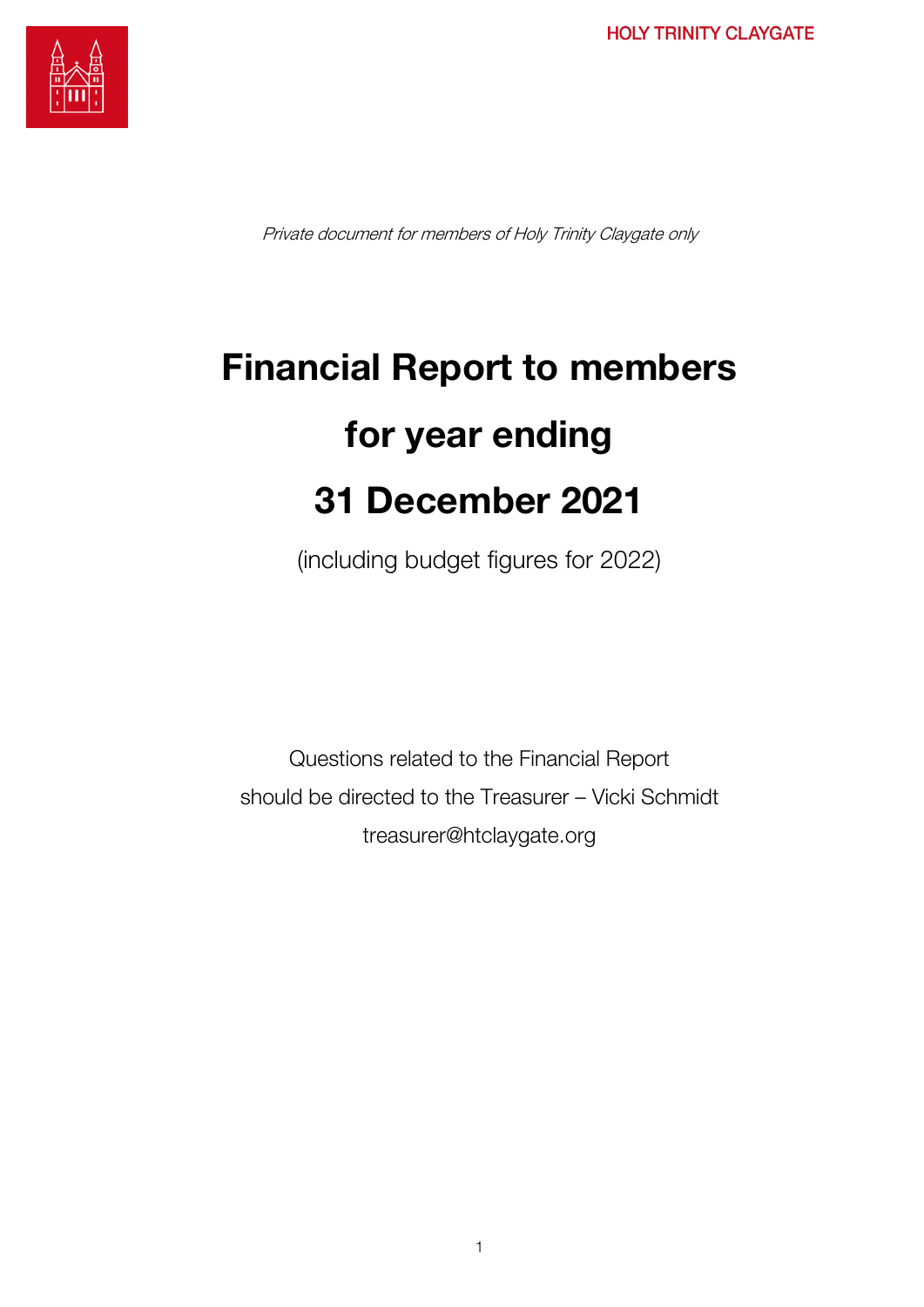

### Financial report to members for year ending 31 December 2021

The Church Accounting Regulations 2006 require the PCC to prepare financial statements for each financial year which give a true and fair view of the status of Holy Trinity Church at the end of the financial year and a statement of financial activities for that period.

The Statutory Accounts are HTC's consolidated accounts and include all our activities including Jigsaw Pre-School. The requirements of church accounting regulation mean that the Statutory Accounts are structured in such a way as not to make easy reading for most of us and the pages that follow are intended to give a clearer picture of where the church's income comes from and where the money goes.

#### **Summary**

2021 was a more stable year than 2020 for which we were all grateful! Financially we were blessed as a church through the generosity of the church family as well as through a wonderful legacy from Frank Atkinson. The legacy meant we were able to complete the first phase of the refurbishment of Emmanuel Hall and make progress in improving our church facilities to support greater missional use of the church during the week.

More good news is that the accounts show a £16k surplus at the end of 2021, compared to a budget deficit of £59k. Total funds currently stand at £279k. After setting aside reserves and restricted funds (£90k), our available useable funds stand at £189k.

#### Income

Our main source of income, member giving (£575k), was £22k below budget for 2021.

Each year we budget for a small amount of income from legacies, other gifts (restricted income) and grants. In 2021 we were blessed with an abundance of riches.

We received £81k from the estate of Frank Atkinson. Restricted income was boosted by a donation of £12.5k towards the National Seniors Ministry. £20k of Grants were received to support The Well and the Emmanuel Hall project, with further grant applications for this project planned with a view to completing Emmanuel Hall refurbishment in 2022.

Letting income started to recover in 2021 and we are increasing our charges in 2022 to reflect a significant rise in energy costs expected later in the year. The fees received by the PCC (£12k) were significantly higher than budget due to a higher-than-normal number of funerals and weddings.

Our investment share portfolio (£50k) has increased in value by £7k.

Jigsaw returned a surplus of £8k, compared with a breakeven forecast, and this will be used to cover the costs associated with extending provision to 2-year-olds, which started in January 2022.

We were able to use £32k of restricted funds from prior years (Brought Forward Funds) to contribute to the costs of curate accommodation, ministry team training, the Assistant Youth Minister and Emmanuel Hall refurbishment.

There is still £35k left in the restricted funds, including grants, though this is mostly allocated to areas not included in the 2022 budget (National Seniors Ministry and Emmanuel Hall phase 2 refurbishment).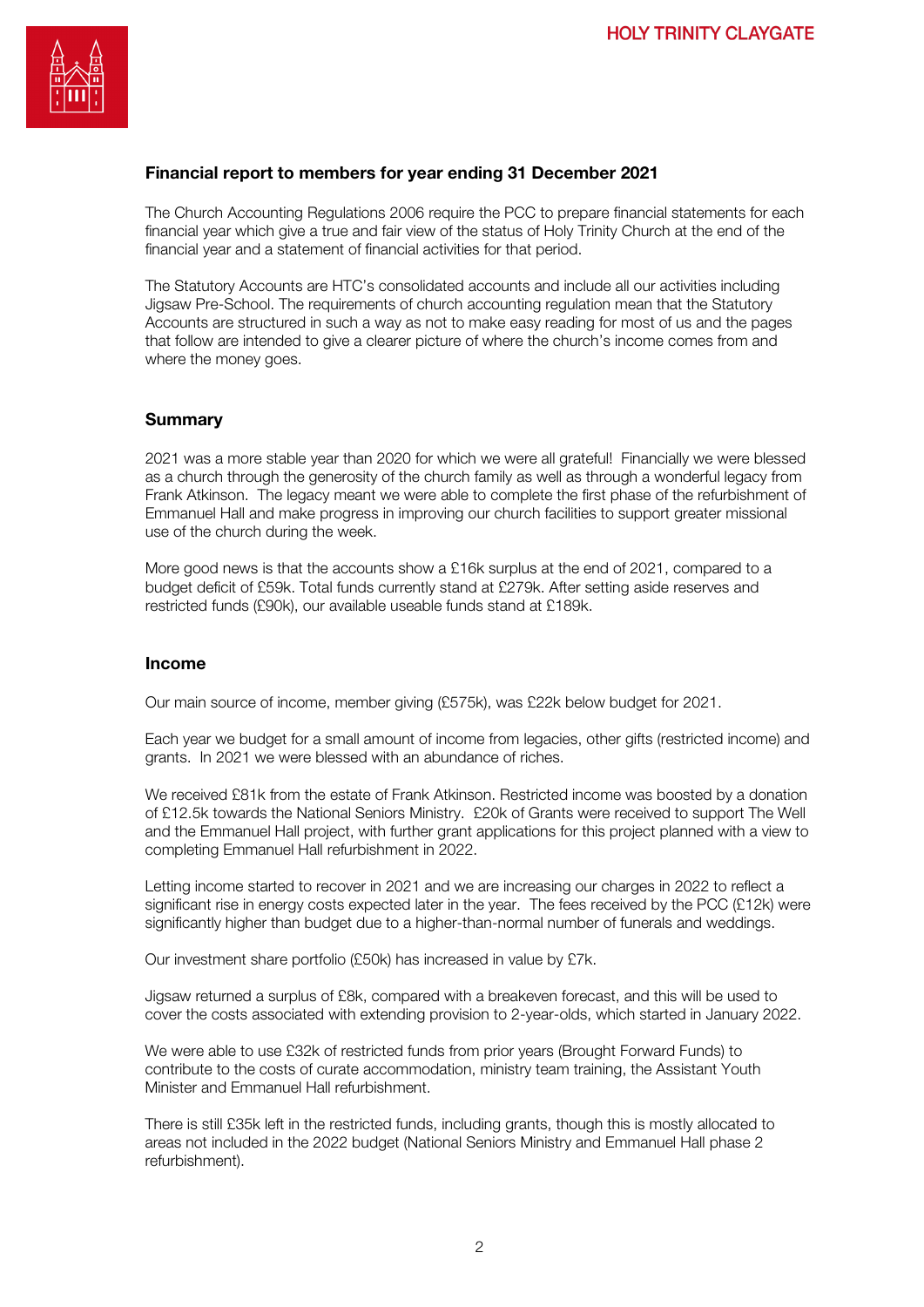

## **Expenditure**

Expenditure for the year was budgeted at £729k and came in at £775k, around £46k more than expected.

The increase in costs was caused by spending in three unbudgeted areas: £50k on the phase 1 work on Emmanuel Hall, £5k funding two Disciple Year Students and £6k as deposit on the new church chairs. We used some of the money from Frank Atkinson's legacy to fund these initiatives.

Our normal operating costs were £8.5k below budget and Outward Giving was reduced by £7k to reflect 10% of the revised member income forecast made in Q3 2021.

We spent £7k on some overdue maintenance work at our property at 4 Denman Drive and further work will be required in the next couple of years.

The 2022 expenditure budget is set £11k higher than the 2021 budget. This increase is mostly due to £10k of funding for the two Disciple Year Students from the Frank Atkinson legacy. This means we are not planning to increase our underlying costs in 2022 despite high inflation and an expected doubling of our energy costs when our fixed tariffs end in September.

 $\mathbf{r}$  . The set

Looking forward, a gap remains between our income and expenditure, with a deficit of £62k budgeted for 2022. While our available useable funds could fund this gap for a few years, we will be striving in 2022 to reduce our costs and increase our income beyond that budgeted.

Finally, we give thanks for the generosity of the church family throughout the last two difficult years. This has enabled us to help others to 'encounter, celebrate and share God's transforming love', and for that we are truly blessed.

Vicki Schmidt Treasurer, Holy Trinity Claygate

April 2022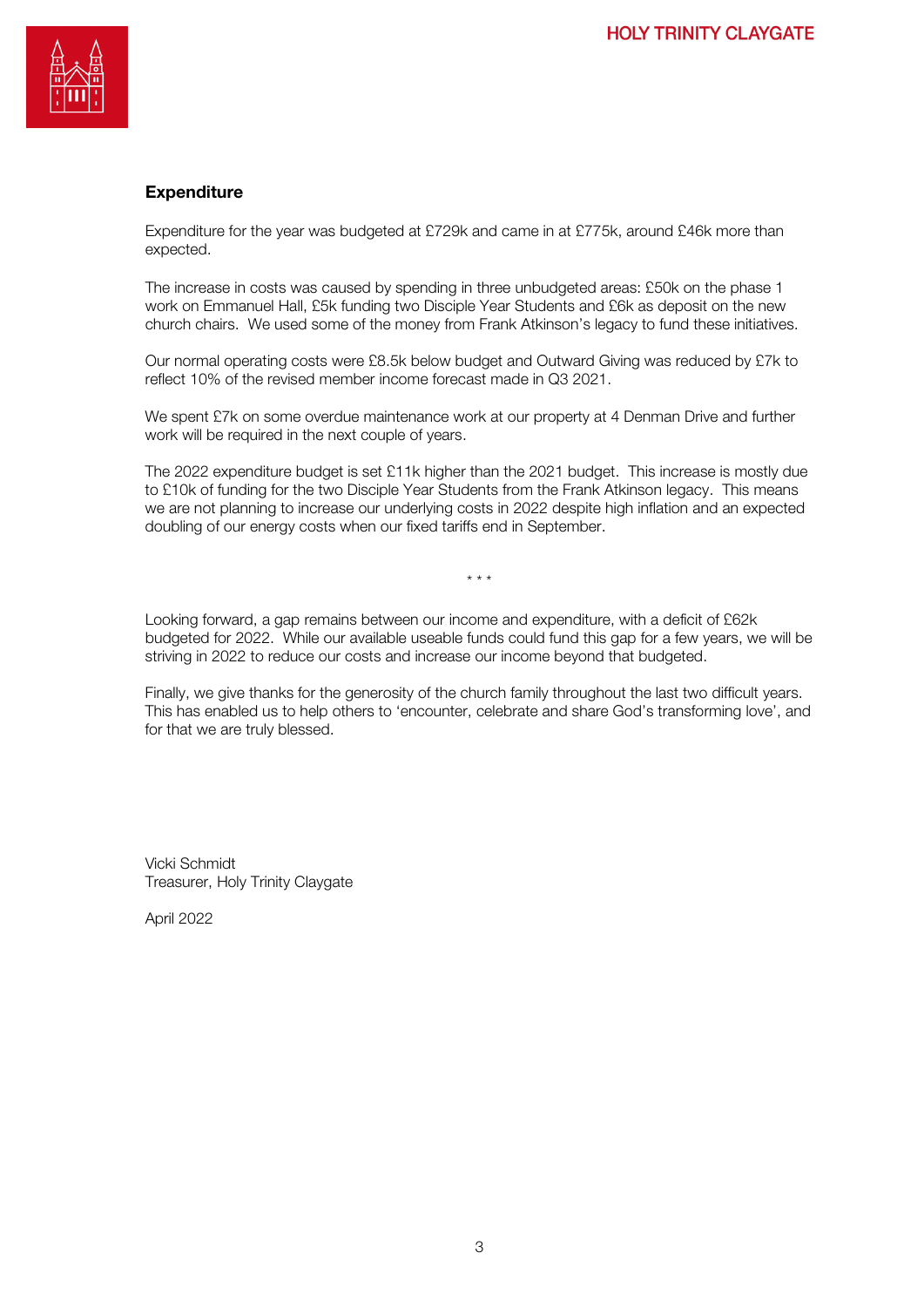

# SUMMARY OF FINANCIAL ACTIVITIES

|                                             | 2021          |               | 2020          | 2022          |
|---------------------------------------------|---------------|---------------|---------------|---------------|
|                                             | <b>BUDGET</b> | <b>ACTUAL</b> | <b>ACTUAL</b> | <b>BUDGET</b> |
| <b>INCOME</b>                               |               |               |               |               |
| <b>Members</b>                              |               |               |               |               |
| Member Giving                               | 486,300       | 465,829       | 469,897       | 459,400       |
| Gift Aid                                    | 110,650       | 109,400       | 109,058       | 106,000       |
| Financial Appeal                            |               |               | 100,703       |               |
| Financial Appeal Gift Aid                   |               |               | 22,920        |               |
| Member Income (total of above)              | 596,950       | 575,228       | 702,578       | 565,400       |
| <b>Legacies</b>                             | 5,000         | 80,761        | 5,000         | 10,000        |
| <b>Other Gifts &amp; Grants</b>             | 7,000         | 38,664        | 14,844        | 17,500        |
| <b>Investment &amp; Property Income</b>     | 43,348        | 44,170        | 29,636        | 45,224        |
| <b>Other Receipts</b>                       | 5,000         | 13,058        | 5,944         | 9,000         |
| Jigsaw (Net Contribution)                   |               | 8,076         | 3,375         |               |
| Use of Brought Forward Funds                | 13,173        | 31,755        |               | 30,692        |
|                                             |               |               |               |               |
| <b>TOTAL INCOME</b>                         | 670,471       | 791,713       | 761,376       | 677,816       |
|                                             |               |               |               |               |
| <b>EXPENDITURE</b>                          |               |               |               |               |
| <b>Mission Partners</b>                     | 64,000        | 57,200        | 64,000        | 58,400        |
| <b>Parish Share</b>                         | 177,000       | 177,064       | 177,064       | 180,580       |
| Leadership                                  | 85,186        | 80,670        | 71,404        | 78,945        |
| <b>Worship &amp; Discipleship</b>           | 28,379        | 26,579        | 13,584        | 28,695        |
| <b>Pastoral &amp; Seniors</b>               | 54,692        | 55,007        | 58,115        | 64,113        |
| <b>Evangelism &amp; Mission</b>             | 4,800         | 2,886         | 3,402         | 4,700         |
| Prayer                                      | 500           |               | 59            | 750           |
| Youth                                       | 70,909        | 66,373        | 42,166        | 66,445        |
| <b>Children &amp; Families</b>              | 49,343        | 45,737        | 45,891        | 48,909        |
| <b>DYS</b>                                  |               | 5,240         | 8,274         | 10,485        |
| <b>Administration &amp; Central Support</b> | 98,980        | 108,822       | 105,112       | 98,242        |
| <b>Property</b>                             | 88,841        | 85,818        | 91,776        | 88,282        |
| <b>Building Initiatives</b>                 |               | 56,491        |               | 5,000         |
| <b>Treasury</b>                             | 6,515         | 7,338         | 6,403         | 6,500         |
|                                             |               |               |               |               |
| <b>TOTAL EXPENDITURE</b>                    | 729,145       | 775,224       | 687,250       | 740,046       |
|                                             |               |               |               |               |
| <b>SURPLUS FOR PERIOD</b>                   | $-58,674$     | 16,489        | 74,126        | $-62,230$     |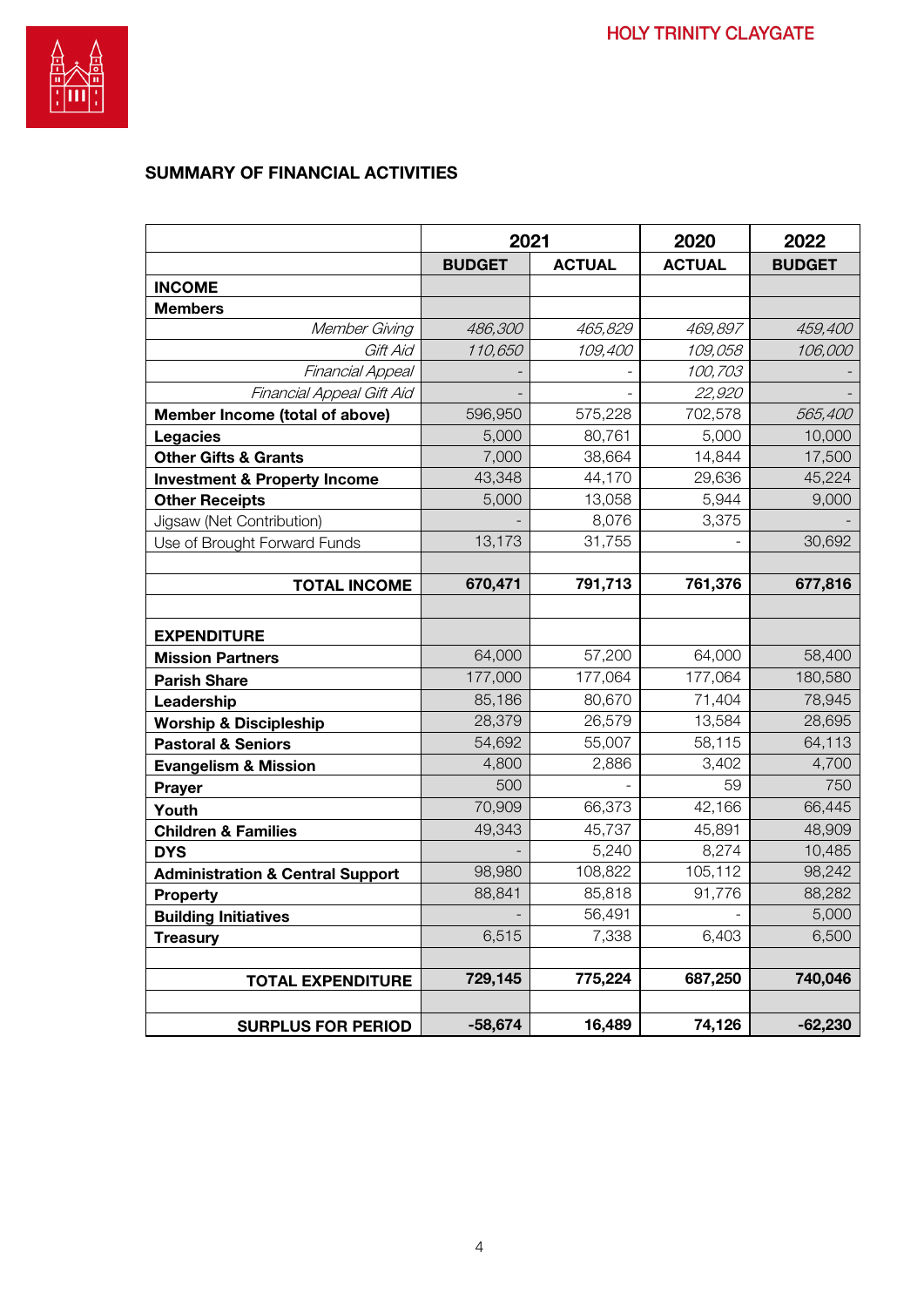## BALANCE SHEET AS AT 31 DECEMBER 2021

|                                 |           | 2021      |           | 2020      |
|---------------------------------|-----------|-----------|-----------|-----------|
| <b>FIXED ASSETS</b>             |           |           |           |           |
| Tangible assets                 |           | 1,054,438 |           | 1,027,895 |
| Investments                     |           | 53,276    |           | 46,609    |
|                                 |           | 1,107,714 |           | 1,074,504 |
| <b>CURRENT ASSETS</b>           |           |           |           |           |
| <b>Stocks</b>                   | 1,679     |           | 1,933     |           |
| Debtors                         | 16,217    |           | 10,463    |           |
| Short term deposits             | 37,103    |           | 35,736    |           |
| Cash at bank & in hand          | 188,803   |           | 214,103   |           |
|                                 | 243,802   |           | 262,234   |           |
| Creditors - due within one year | (17, 979) |           | (14, 478) |           |
| <b>NET CURRENT ASSETS</b>       |           | 225,823   |           | 247,756   |
| <b>TOTAL NET ASSETS</b>         |           | 1,333,537 |           | 1,322,260 |
|                                 |           |           |           |           |
| <b>CHARITY FUNDS</b>            |           |           |           |           |
| <b>Restricted Funds</b>         |           | 731,730   |           | 702,241   |
| <b>Unrestricted Funds</b>       |           | 601,807   |           | 620,019   |
| <b>TOTAL FUNDS</b>              |           | 1,333,537 |           | 1,322,260 |

#### Useable reserves available to the church

| Reserves at end 2020          | 160.824 |
|-------------------------------|---------|
| Reserves at end 2021          | 189.169 |
| Forecast Reserves at end 2022 | 126.939 |